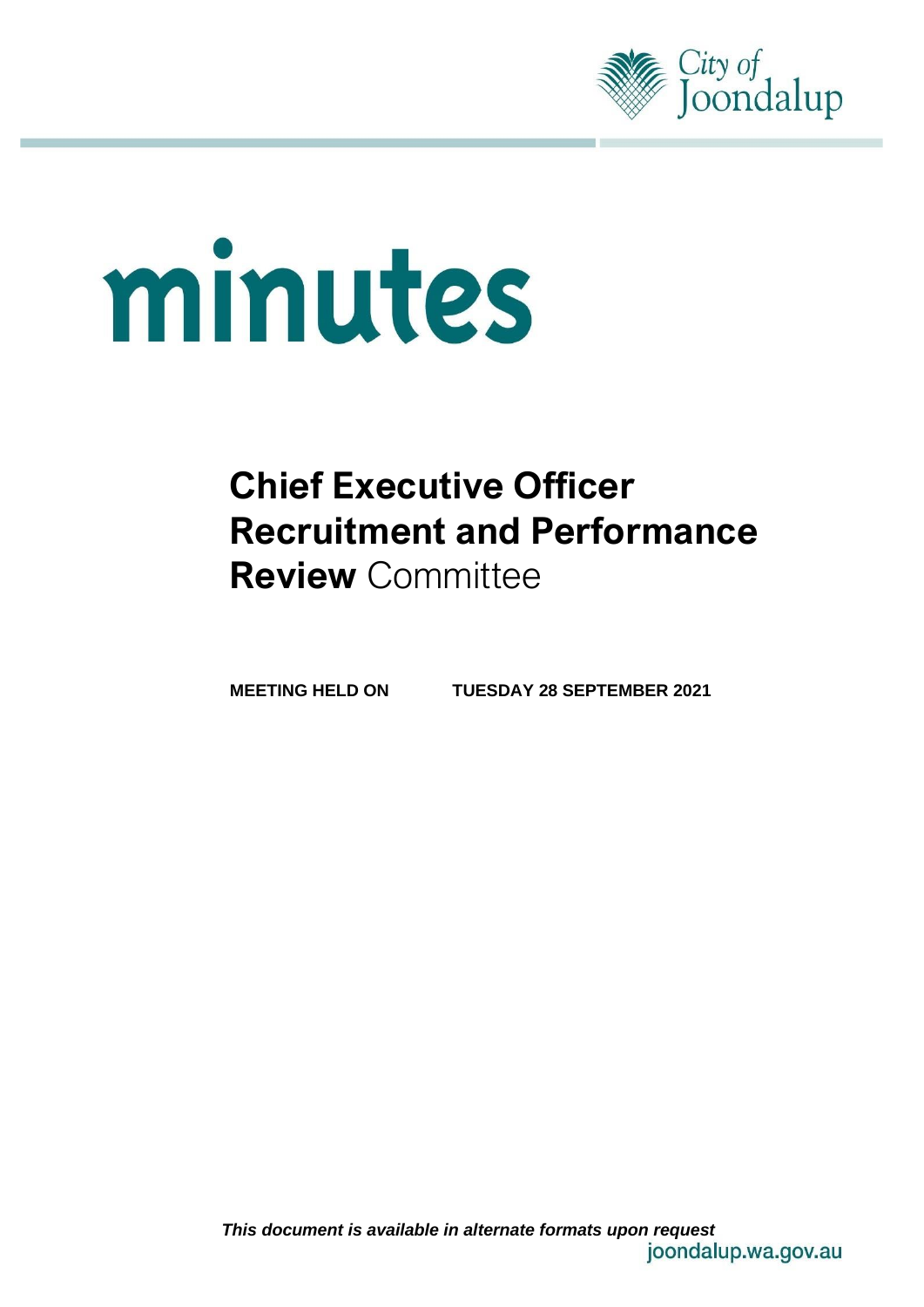# **TABLE OF CONTENTS**

| <b>ITEM</b><br>NO. | <b>TITLE</b>                                                                                              | <b>PAGE</b><br>NO. |
|--------------------|-----------------------------------------------------------------------------------------------------------|--------------------|
|                    | <b>ACKNOWLEDGEMENT OF TRADITIONAL CUSTODIANS</b>                                                          | 3                  |
|                    | <b>DECLARATION OF OPENING</b>                                                                             | $\overline{3}$     |
|                    | DECLARATIONS OF FINANCIAL INTEREST / PROXIMITY<br><b>INTEREST / INTEREST THAT MAY AFFECT IMPARTIALITY</b> | 4                  |
|                    | <b>APOLOGIES AND LEAVE OF ABSENCE</b>                                                                     | 5                  |
|                    | <b>CONFIRMATION OF MINUTES</b>                                                                            | 5                  |
|                    | ANNOUNCEMENTS BY THE PRESIDING MEMBER WITHOUT<br><b>DISCUSSION</b>                                        | 5                  |
|                    | <b>IDENTIFICATION OF MATTERS FOR WHICH THE MEETING MAY BE</b><br><b>CLOSED TO THE PUBLIC</b>              | 5                  |
|                    | PETITIONS AND DEPUTATIONS                                                                                 | 5                  |
|                    | <b>REPORTS</b>                                                                                            | 6                  |
| 1                  | CONFIDENTIAL - CHIEF EXECUTIVE OFFICER CONCLUDED<br>ANNUAL PERFORMANCE REVIEW                             | 6                  |
| 2                  | CONFIDENTIAL - SALARY REVIEW - CHIFF EXECUTIVE OFFICER                                                    | 8                  |
|                    | <b>URGENT BUSINESS</b>                                                                                    | 10                 |
|                    | <b>MOTIONS OF WHICH PREVIOUS NOTICE HAS BEEN GIVEN</b>                                                    | 10                 |
|                    | <b>REQUESTS FOR REPORTS FOR FUTURE CONSIDERATION</b>                                                      | 10                 |
|                    | <b>CLOSURE</b>                                                                                            | 10                 |
|                    |                                                                                                           |                    |

#### **Note:**

Clause 15.10 of the City's *Meeting Procedures Local Law 2013* states:

*This local law applies generally to committee meetings except for clause 7.1 in respect of members seating and clause 7.8 in respect of limitation on members speaking.*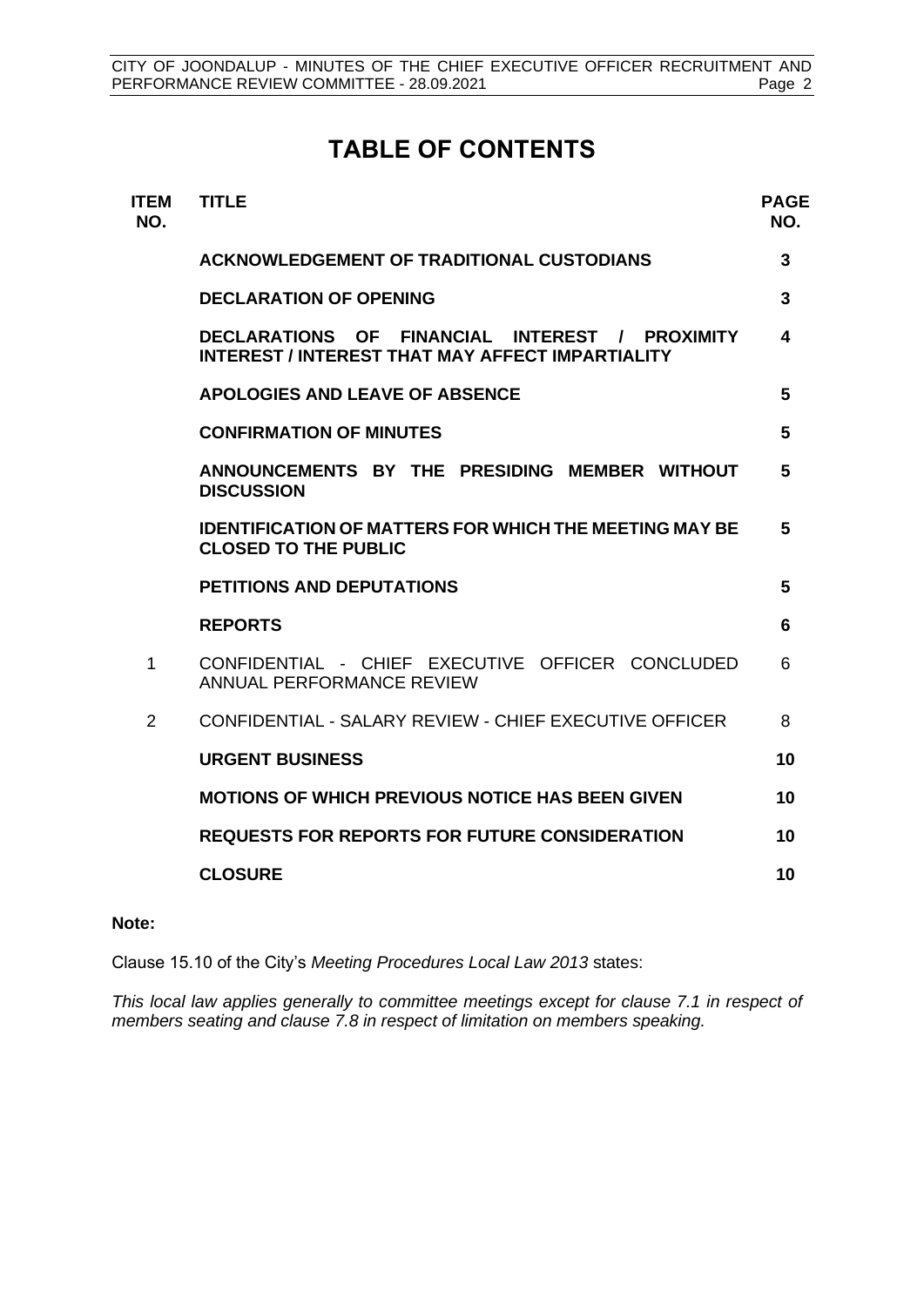# **CITY OF JOONDALUP**

**MINUTES OF THE CHIEF EXECUTIVE OFFICER RECRUITMENT AND PERFORMANCE REVIEW COMMITTEE MEETING HELD IN CONFERENCE ROOM 1, JOONDALUP CIVIC CENTRE, BOAS AVENUE, JOONDALUP ON TUESDAY 28 SEPTEMBER 2021.**

### **ATTENDANCE**

#### **Committee Members**

| Cr Russ Fishwick, JP<br>Mayor Hon. Albert Jacob, JP<br>Cr Russell Poliwka<br>Cr Kerry Hollywood<br>Cr Philippa Taylor | <b>Presiding Member</b><br><b>Deputy Presiding Member</b>                                              |              |
|-----------------------------------------------------------------------------------------------------------------------|--------------------------------------------------------------------------------------------------------|--------------|
| Cr John Logan<br>Cr John Raftis                                                                                       | Deputising for Cr Chester                                                                              | from 5.58pm  |
| <b>Observers</b>                                                                                                      |                                                                                                        |              |
| Cr Tom McLean                                                                                                         |                                                                                                        |              |
| <b>Officers</b>                                                                                                       |                                                                                                        |              |
| Mr James Pearson<br>Mr Jamie Parry<br>Mrs Vivienne Stampalija                                                         | <b>Chief Executive Officer</b><br>Director Governance and Strategy<br><b>Acting Manager Governance</b> | until 6.02pm |
| <b>Guests</b>                                                                                                         |                                                                                                        |              |
| Ms Helen Hardcastle                                                                                                   | Consultant – Learning Horizons                                                                         |              |

# <span id="page-2-0"></span>**ACKNOWLEDGEMENT OF TRADITIONAL CUSTODIANS**

Prior to the opening of the Chief Executive Officer Recruitment and Performance Review Committee meeting, the Presiding Member acknowledged the traditional custodians of the land.

# <span id="page-2-1"></span>**DECLARATION OF OPENING**

The Presiding Member declared the meeting open at 5.45pm.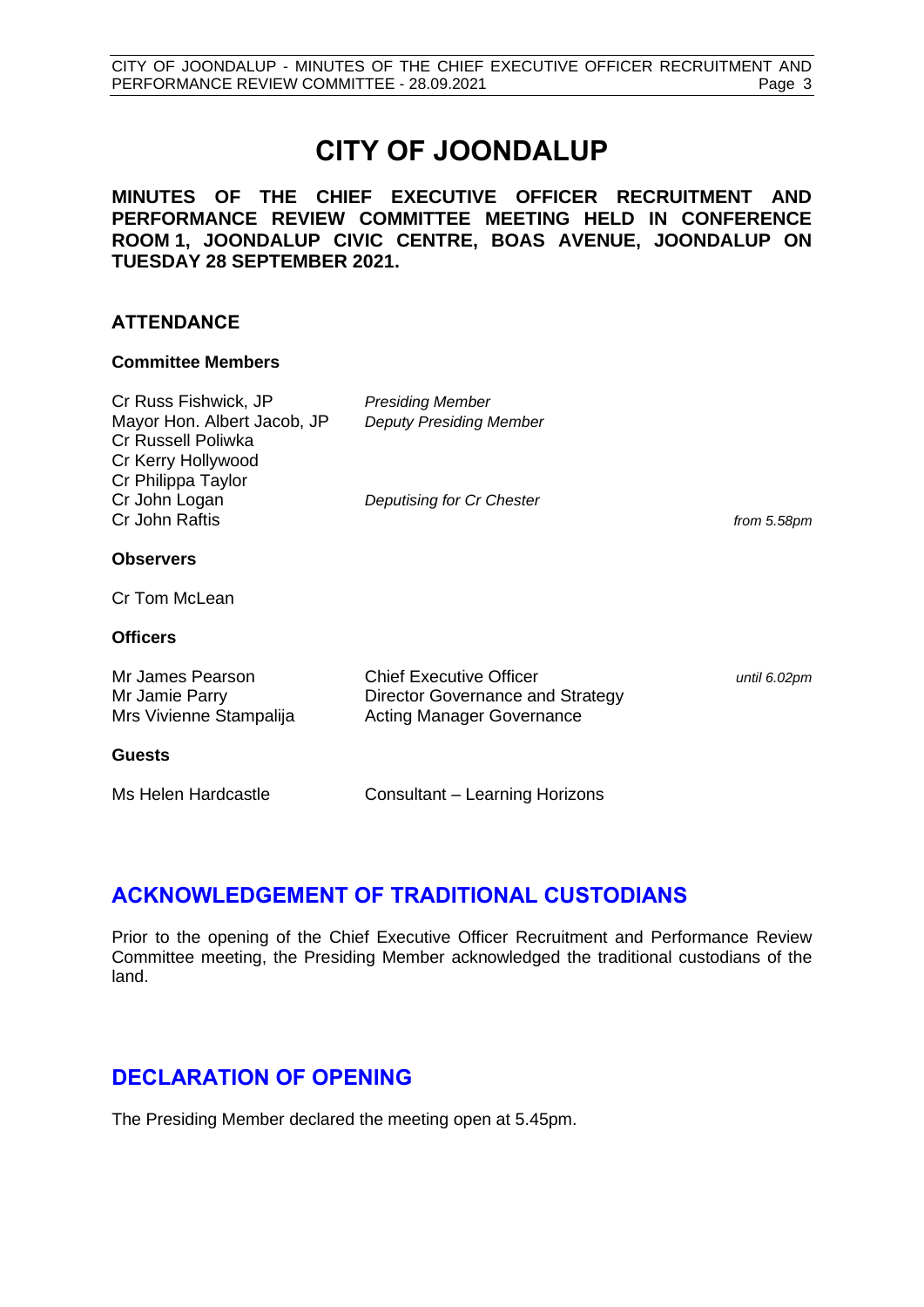# <span id="page-3-0"></span>**DECLARATIONS OF FINANCIAL INTEREST / PROXIMITY INTEREST / INTEREST THAT MAY AFFECT IMPARTIALITY**

#### **Disclosures of Financial Interest**

A declaration under this section requires that the nature of the interest must be disclosed. Consequently a member who has made a declaration must not preside, participate in, or be present during any discussion or decision-making procedure relating to the matter the subject of the declaration. An employee is required to disclose their financial interest and if required to do so by the Council must disclose the extent of the interest. Employees are required to disclose their financial interests where they are required to present verbal or written reports to the Council. Employees are able to continue to provide advice to the Council in the decision making process if they have disclosed their interest.

| <b>Name / Position</b>    | Mr James Pearson, Chief Executive Officer.                       |  |  |
|---------------------------|------------------------------------------------------------------|--|--|
| Item No. / Subject        | Item 1 - Confidential - Chief Executive Officer Concluded Annual |  |  |
|                           | Performance Review.                                              |  |  |
| <b>Nature of Interest</b> | Financial Interest.                                              |  |  |
| <b>Extent of Interest</b> | Mr Pearson holds the position of Chief Executive Officer.        |  |  |
|                           |                                                                  |  |  |

| <b>Name / Position</b>                          | Mr James Pearson, Chief Executive Officer.                                                   |
|-------------------------------------------------|----------------------------------------------------------------------------------------------|
|                                                 | <b>Item No. / Subject</b>   Item 2 - Confidential - Salary Review - Chief Executive Officer. |
| <b>Nature of Interest</b>   Financial Interest. |                                                                                              |
| <b>Extent of Interest</b>                       | Mr Pearson holds the position of Chief Executive Officer.                                    |

#### **Disclosures of Interest Affecting Impartiality**

Elected Members (in accordance with clause 22 of Schedule 1 of the *Local Government [Model Code of Conduct] Regulations 2021*) and employees (in accordance with the Code of Conduct) are required to declare any interest that may affect their impartiality in considering a matter. This declaration does not restrict any right to participate in or be present during the decision-making process. The Elected Member / employee is also encouraged to disclose the nature of their interest.

| <b>Name / Position</b>                                                                                                           | Mr Jamie Parry, Director Governance and Strategy.                                       |  |  |
|----------------------------------------------------------------------------------------------------------------------------------|-----------------------------------------------------------------------------------------|--|--|
| Item No. / Subject                                                                                                               | Item 1 - Confidential - Chief Executive Officer Concluded Annual<br>Performance Review. |  |  |
| <b>Nature of Interest</b>                                                                                                        | Interest that may affect impartiality.                                                  |  |  |
| <b>Extent of Interest</b><br>Due to the nature of Mr Parry's employment relationship with the<br><b>Chief Executive Officer.</b> |                                                                                         |  |  |

| <b>Name / Position</b><br>Mr Jamie Parry, Director Governance and Strategy. |                                                                                              |  |
|-----------------------------------------------------------------------------|----------------------------------------------------------------------------------------------|--|
| Item No. / Subject                                                          | Item 2 - Confidential - Salary Review - Chief Executive Officer.                             |  |
| <b>Nature of Interest</b>                                                   | Interest that may affect impartiality.                                                       |  |
| <b>Extent of Interest</b>                                                   | Due to the nature of Mr Parry's employment relationship with the<br>Chief Executive Officer. |  |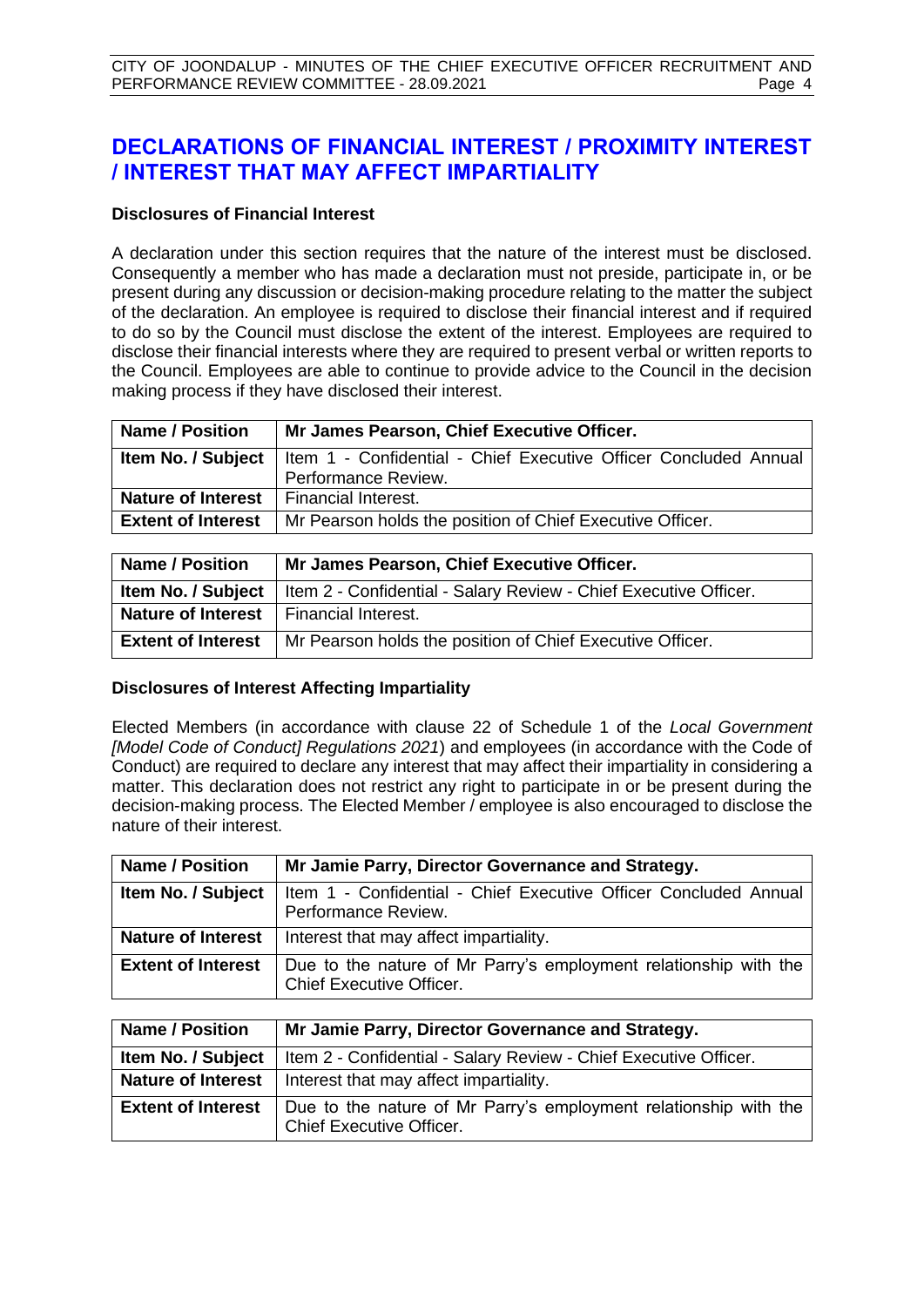# <span id="page-4-0"></span>**APOLOGIES AND LEAVE OF ABSENCE**

#### **Apology**

Cr John Chester.

#### **Leave of Absence Previously Approved**

Cr Nige Jones 2 November 2021 inclusive.

# <span id="page-4-1"></span>**CONFIRMATION OF MINUTES**

#### **MINUTES OF THE CHIEF EXECUTIVE OFFICER RECRUITMENT AND PERFORMANCE REVIEW COMMITTEE MEETINGS HELD ON 30 AUGUST 2021 AND 31 AUGUST 2021**

**MOVED Cr Hollywood, SECONDED Mayor Jacob that the Minutes of the following Committee meetings be CONFIRMED as a true and correct record:**

- **1 Chief Executive Officer Recruitment and Performance Review Committee held on 30 August 2021;**
- **2 Chief Executive Officer Recruitment and Performance Review Committee held on 31 August 2021.**

#### **The Motion was Put and CARRIED (6/0)**

**In favour of the Motion:** Cr Fishwick, Mayor Jacob, Crs Hollywood, Logan, Poliwka and Taylor.

# <span id="page-4-2"></span>**ANNOUNCEMENTS BY THE PRESIDING MEMBER WITHOUT DISCUSSION**

Nil.

# <span id="page-4-3"></span>**IDENTIFICATION OF MATTERS FOR WHICH THE MEETING MAY BE CLOSED TO THE PUBLIC**

In accordance with Clause 5.2 of the City's *Meeting Procedures Local Law 2013*, this meeting was not open to the public.

# <span id="page-4-4"></span>**PETITIONS AND DEPUTATIONS**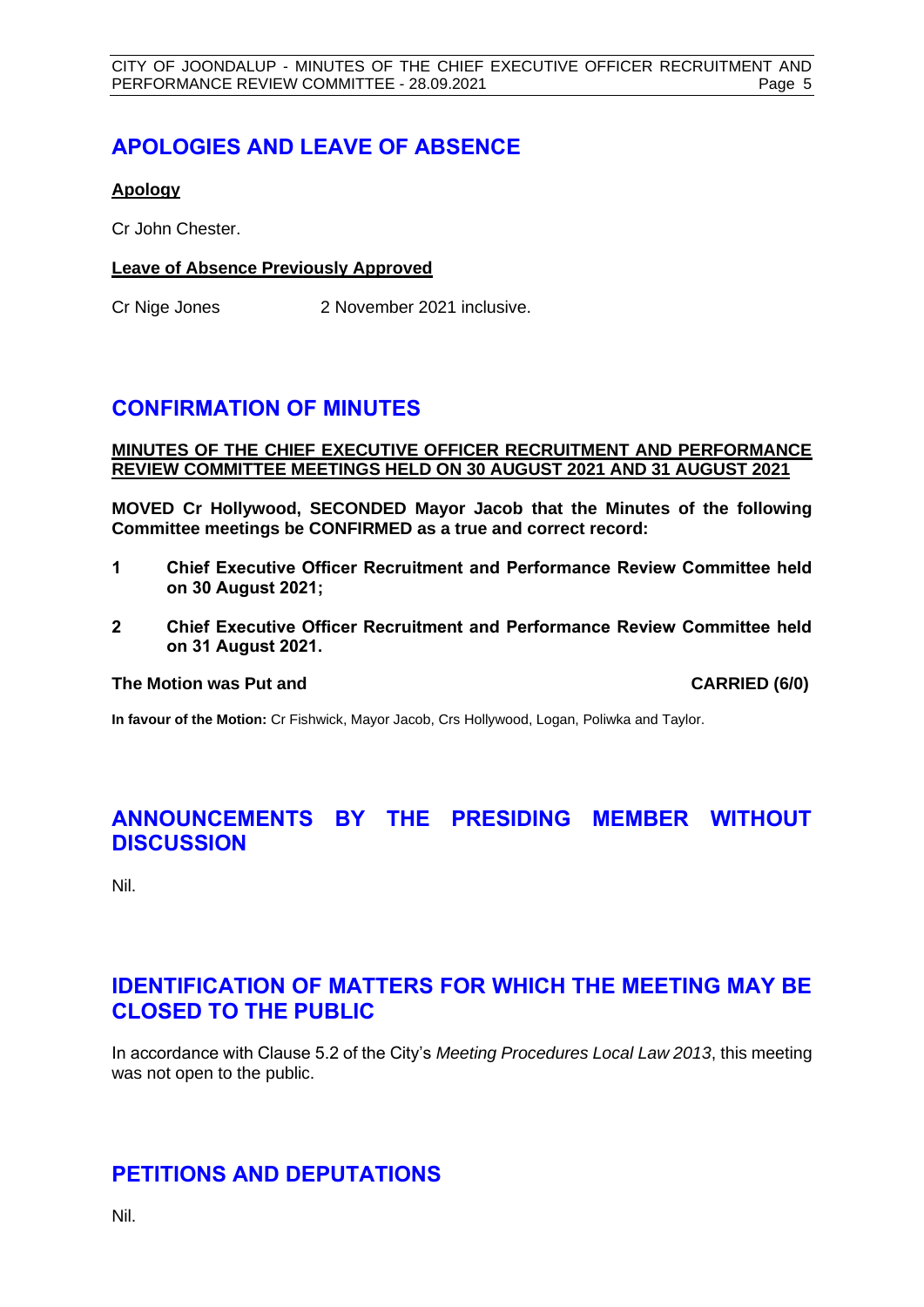# <span id="page-5-0"></span>**REPORTS**

#### **Disclosure of Financial Interest**

| <b>Name / Position</b>                          | Mr James Pearson, Chief Executive Officer.                                                   |  |  |
|-------------------------------------------------|----------------------------------------------------------------------------------------------|--|--|
|                                                 | <b>Item No. / Subject</b>   Item 1 - Confidential - Chief Executive Officer Concluded Annual |  |  |
|                                                 | Performance Review.                                                                          |  |  |
| <b>Nature of Interest</b>   Financial Interest. |                                                                                              |  |  |
| <b>Extent of Interest</b>                       | Mr Pearson holds the position of Chief Executive Officer.                                    |  |  |

#### **Disclosure of Interest Affecting Impartiality**

| <b>Name / Position</b>    | Mr Jamie Parry, Director Governance and Strategy.                                            |  |  |
|---------------------------|----------------------------------------------------------------------------------------------|--|--|
| Item No. / Subject        | Item 1 - Confidential - Chief Executive Officer Concluded Annual<br>Performance Review.      |  |  |
| <b>Nature of Interest</b> | Interest that may affect impartiality.                                                       |  |  |
| <b>Extent of Interest</b> | Due to the nature of Mr Parry's employment relationship with the<br>Chief Executive Officer. |  |  |

# <span id="page-5-1"></span>**ITEM 1 CONFIDENTIAL - CHIEF EXECUTIVE OFFICER CONCLUDED ANNUAL PERFORMANCE REVIEW**

| WARD                                  | All                                                                                                                                                                                              |                                                                                                                                      |
|---------------------------------------|--------------------------------------------------------------------------------------------------------------------------------------------------------------------------------------------------|--------------------------------------------------------------------------------------------------------------------------------------|
| <b>RESPONSIBLE</b><br><b>DIRECTOR</b> | Mr Jamie Parry<br>Governance and Strategy                                                                                                                                                        |                                                                                                                                      |
| <b>FILE NUMBERS</b>                   | 74574, 108783                                                                                                                                                                                    |                                                                                                                                      |
| <b>ATTACHMENTS</b>                    | Attachment 1<br>Attachment 2                                                                                                                                                                     | Chief Executive Officer KPI's for 2021-22.<br>Chief Executive Officer Confidential<br>Concluded Annual Performance Review<br>Report. |
|                                       | (Please Note:                                                                                                                                                                                    | The Report and Attachments are<br>Confidential and will appear in the official<br>Minute Book only)                                  |
| <b>AUTHORITY / DISCRETION</b>         | Executive - The substantial direction setting and oversight<br>role of Council, such as adopting plans and reports,<br>accepting tenders, directing operations, setting and<br>amending budgets. |                                                                                                                                      |

This report is confidential in accordance with Section 5.23(2)(a) of the *Local Government Act 1995*, which permits the meeting to be closed to the public for business relating to the following:

• *a matter affecting an employee or employees.*

A full report was provided to Elected Members under separate cover. The report is not for publication.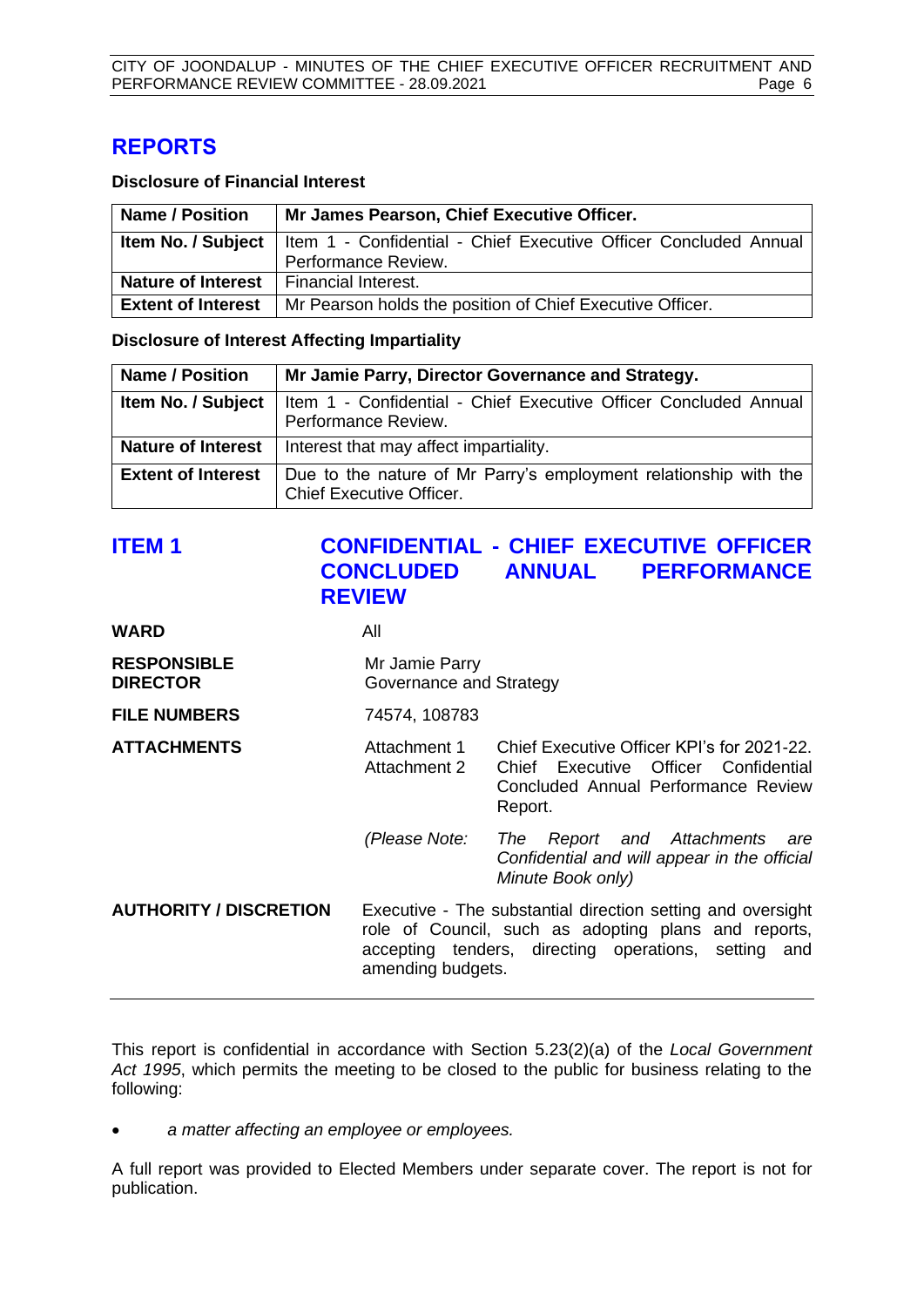*Cr Raftis entered the room at 5.58pm.*

#### **MOVED Cr Hollywood, SECONDED Cr Logan that Council ADOPTS the:**

- **1 Chief Executive Officer Recruitment and Performance Review Committee's Confidential Concluded Annual Performance Review Report as detailed in Attachment 2 to this Report, and endorses the overall rating of 'met or exceeded' the performance requirements set by Council for the period ending 30 June 2021;**
- **2 Chief Executive Officer Key Performance Indicators for the 2021-22 review period as detailed in Attachment 1 to this Report.**

#### **The Motion was Put and CARRIED (7/0)**

**In favour of the Motion:** Cr Fishwick, Mayor Jacob, Crs Hollywood, Logan, Poliwka, Raftis and Taylor.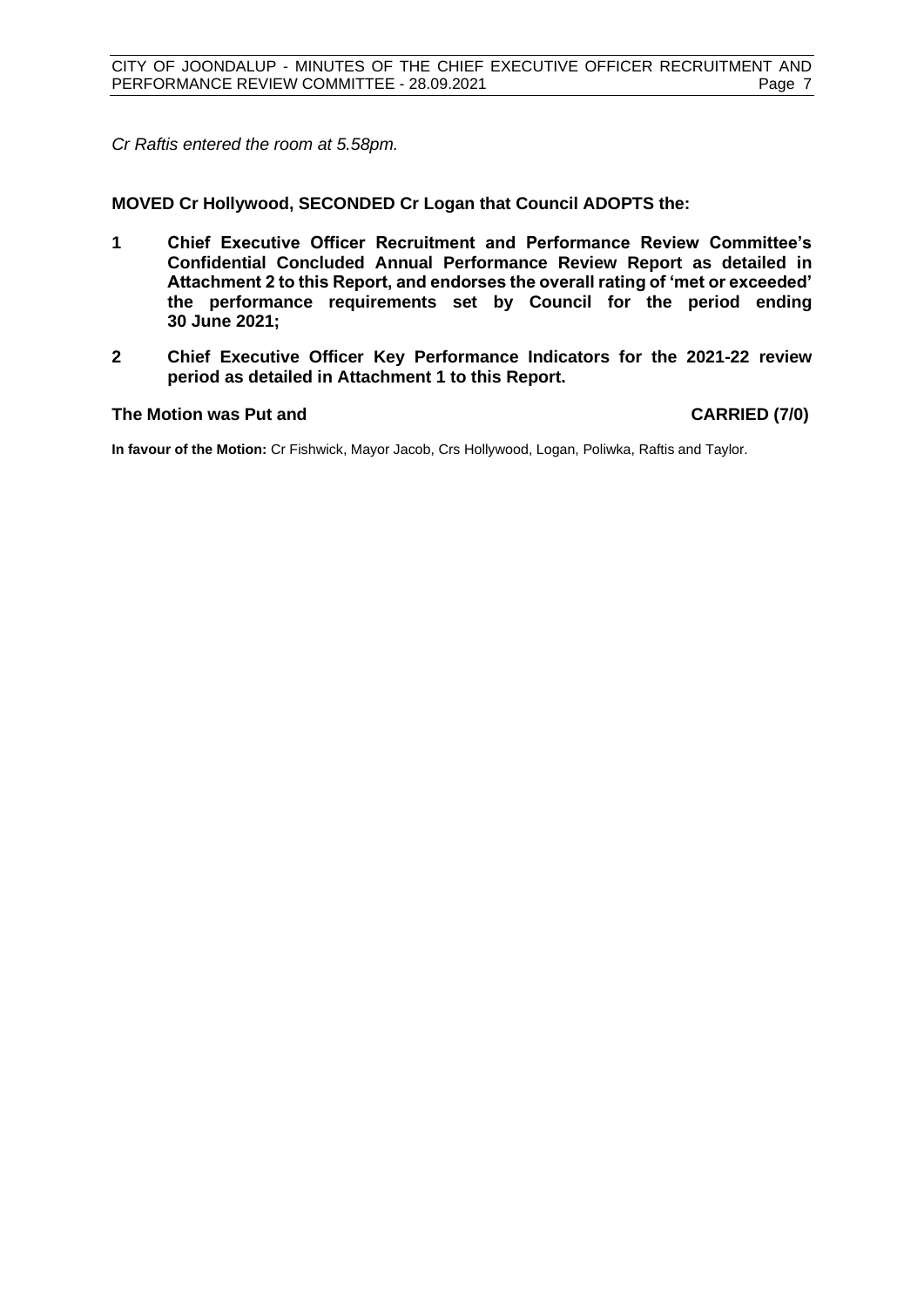#### **Disclosure of Financial Interest**

| <b>Name / Position</b>                                                                       | Mr James Pearson, Chief Executive Officer.                |  |
|----------------------------------------------------------------------------------------------|-----------------------------------------------------------|--|
| <b>Item No. / Subject</b>   Item 2 - Confidential - Salary Review - Chief Executive Officer. |                                                           |  |
| <b>Nature of Interest</b>   Financial Interest.                                              |                                                           |  |
| <b>Extent of Interest</b>                                                                    | Mr Pearson holds the position of Chief Executive Officer. |  |

#### **Disclosure of Interest affecting Impartiality**

| <b>Name / Position</b>    | Mr Jamie Parry, Director Governance and Strategy.                                                   |  |  |
|---------------------------|-----------------------------------------------------------------------------------------------------|--|--|
| Item No. / Subject        | Item 2 - Confidential - Salary Review - Chief Executive Officer.                                    |  |  |
| <b>Nature of Interest</b> | Interest that may affect impartiality.                                                              |  |  |
| <b>Extent of Interest</b> | Due to the nature of Mr Parry's employment relationship with the<br><b>Chief Executive Officer.</b> |  |  |

# <span id="page-7-0"></span>**ITEM 2 CONFIDENTIAL - SALARY REVIEW - CHIEF EXECUTIVE OFFICER**

| All                                                                                                                                                                                              |                                                                                                           |
|--------------------------------------------------------------------------------------------------------------------------------------------------------------------------------------------------|-----------------------------------------------------------------------------------------------------------|
| Mr Jamie Parry<br>Governance and Strategy                                                                                                                                                        |                                                                                                           |
| 74574, 108783                                                                                                                                                                                    |                                                                                                           |
| Attachment 1                                                                                                                                                                                     | Salaries and<br>Allowances<br>Tribunal<br>determination (distributed under separate<br>cover)             |
| (Please Note:                                                                                                                                                                                    | Report and Attachments<br>The<br>are<br>Confidential and will appear in the official<br>Minute Book only) |
| Executive - The substantial direction setting and oversight<br>role of Council, such as adopting plans and reports,<br>accepting tenders, directing operations, setting and<br>amending budgets. |                                                                                                           |
|                                                                                                                                                                                                  |                                                                                                           |

This report is confidential in accordance with Section 5.23(2)(a) of the *Local Government Act 1995*, which permits the meeting to be closed to the public for business relating to the following:

• *a matter affecting an employee or employees.*

A full report was provided to Elected Members under separate cover. The report is not for publication.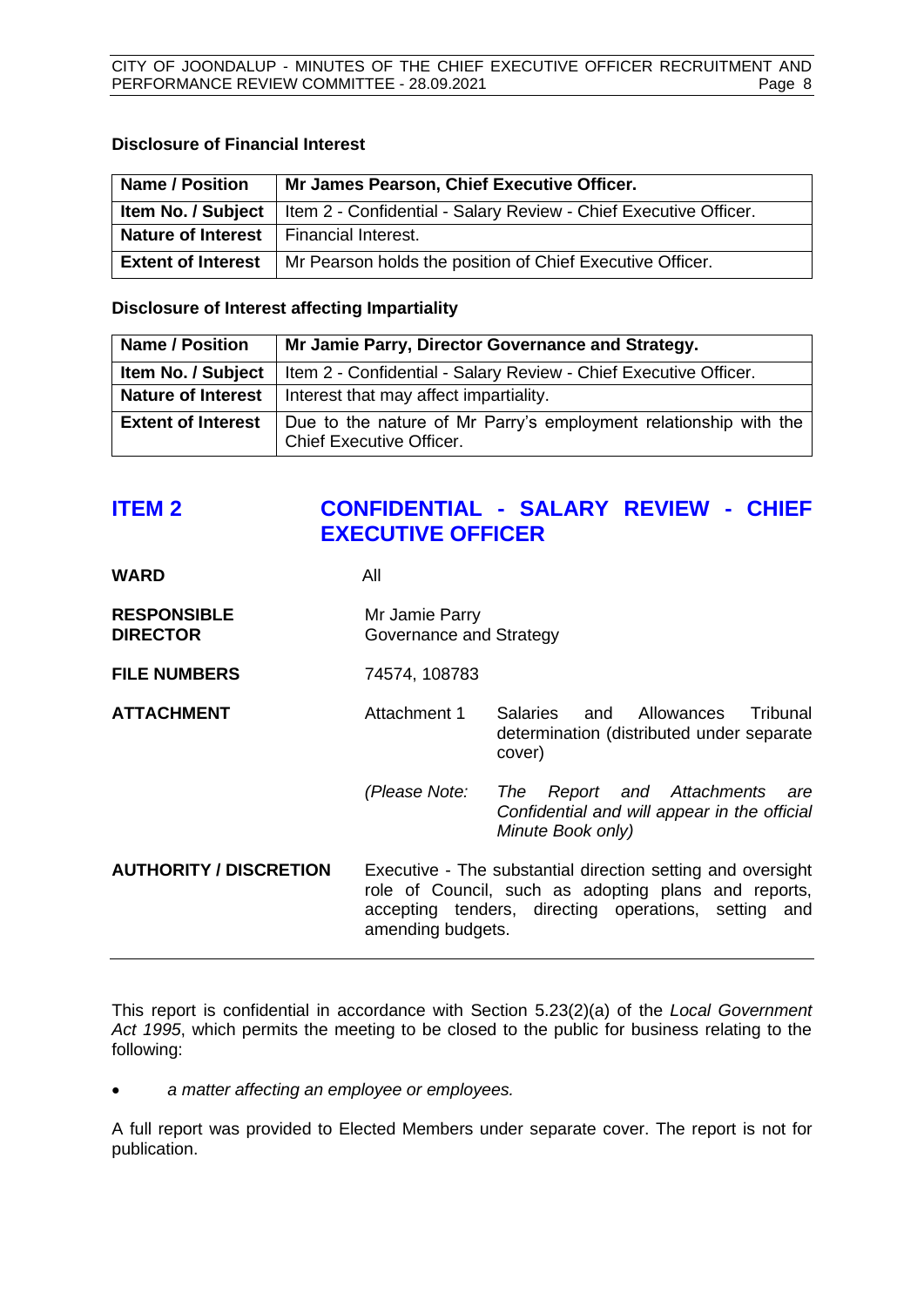*The Chief Executive Officer left the room at 6.02pm.*

#### **OFFICER'S RECOMMENDATION**

That Council:

- 1 ACKNOWLEDGES that the Salaries and Allowances Tribunal has determined that the Local Government Band Classifications have been increased by 0.5% to reflect the increase in the Superannuation Guarantee from 9.5% to 10%, effective from 1 July 2021;
- 2 ADOPTS the Chief Executive Officer's Total Reward Package for the 2021 salary review remaining at \$360,555 (to be determined by the Committee).

#### **MOVED Cr Hollywood, SECONDED Cr Logan that Council:**

- **1 ACKNOWLEDGES that the Salaries and Allowances Tribunal has determined that the Local Government Band Classifications have been increased by 0.5% to reflect the increase in the Superannuation Guarantee from 9.5% to 10%, effective from 1 July 2021;**
- **2 ADOPTS the Chief Executive Officer's Total Reward Package for the 2021 salary review remaining at \$360,555.**

#### **The Motion was Put and CARRIED (7/0)**

**In favour of the Motion:** Cr Fishwick, Mayor Jacob, Crs Hollywood, Logan, Poliwka, Raftis and Taylor.